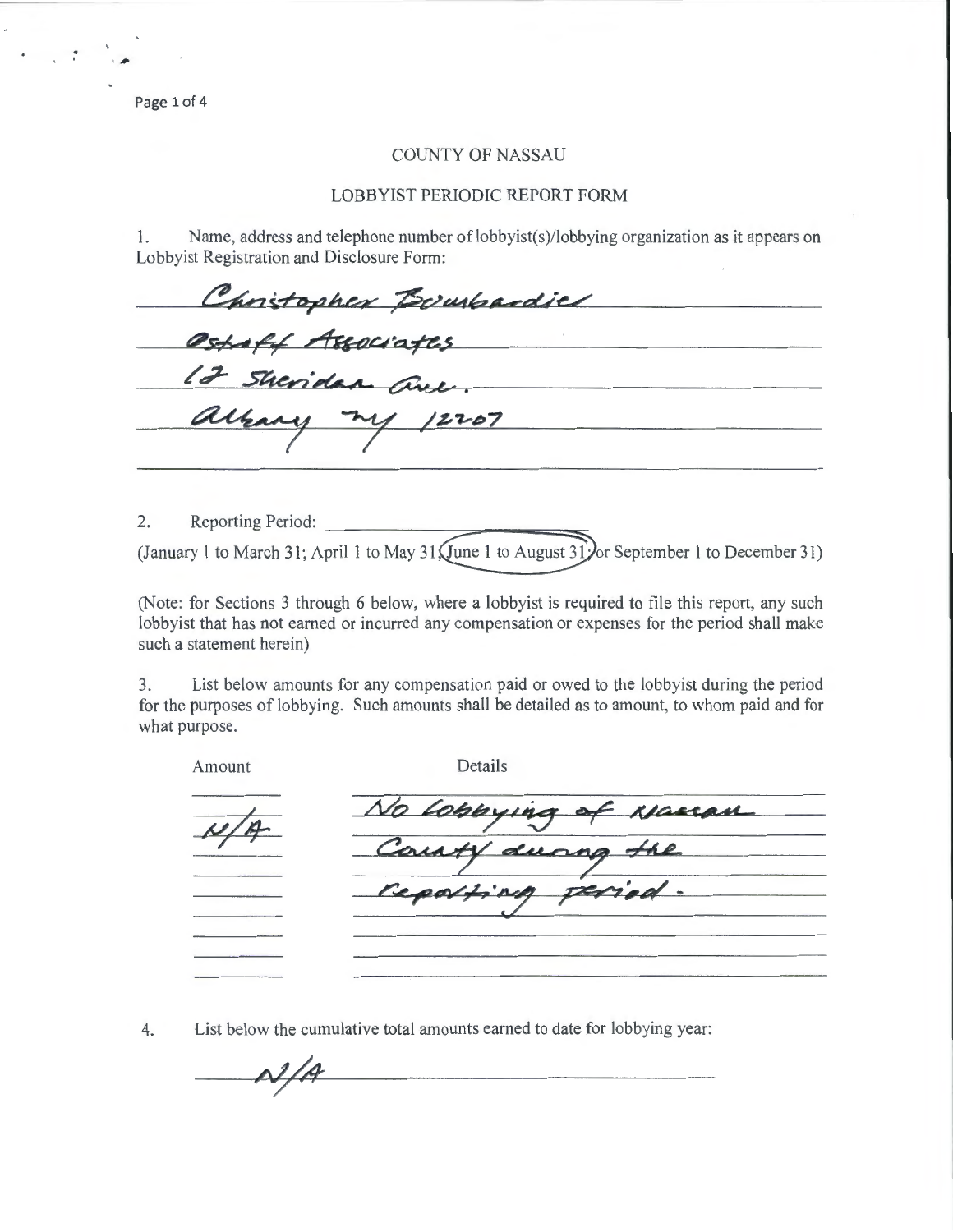Page 2 of 4

,,

5. List below amounts for any expenses expended or incurred by the lobbyist during the period for the purposes of lobbying. Such amounts shall be detailed as to amount, to whom paid and for what purpose.

| Amount | Details   |  |
|--------|-----------|--|
|        | Sue que 3 |  |
|        |           |  |
|        |           |  |
|        |           |  |

6. List below the cumulative total amounts expended to date for lobbying year:

 $\mu/\mu$ 

(In lieu of completing 7 through 10 below, you may attach a copy of your Lobbyist Registration and Disclosure Form, provided the information has not changed.)

7. List whether and where the lobbyist(s)/lobbying organization is registered as a lobbyist (e.g. Nassau County, New York State):

New york spate, New York City 

8. Name, address and telephone number of client(s) by whom, or on whose behalf, the lobbyist is retained, employed or designated.

American Trathe Solutions (150 N. Alma School Road  $Messa$ ,  $A2 85201$  $480 - 443 - 7000$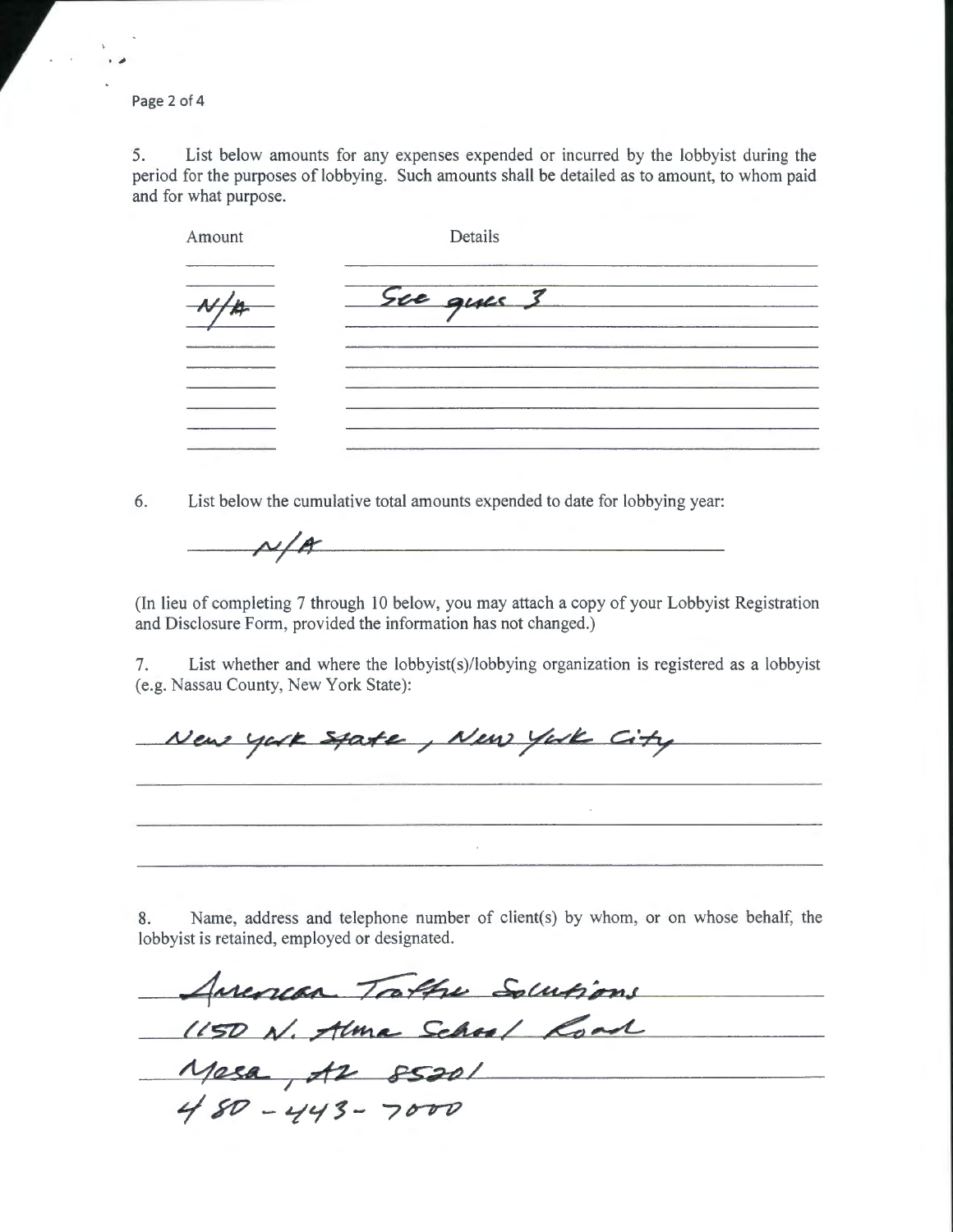9. Describe lobbying activity conducted, or to be conducted, in Nassau County, and identify client(s) for each activity listed, during the Reporting Period. Vone 

-----------------------------------------------------------------------,

10. The name of persons, organizations or governmental entities before whom the lobbyist has lobbied during the period. lobbied during the period.

Page 3 of 4